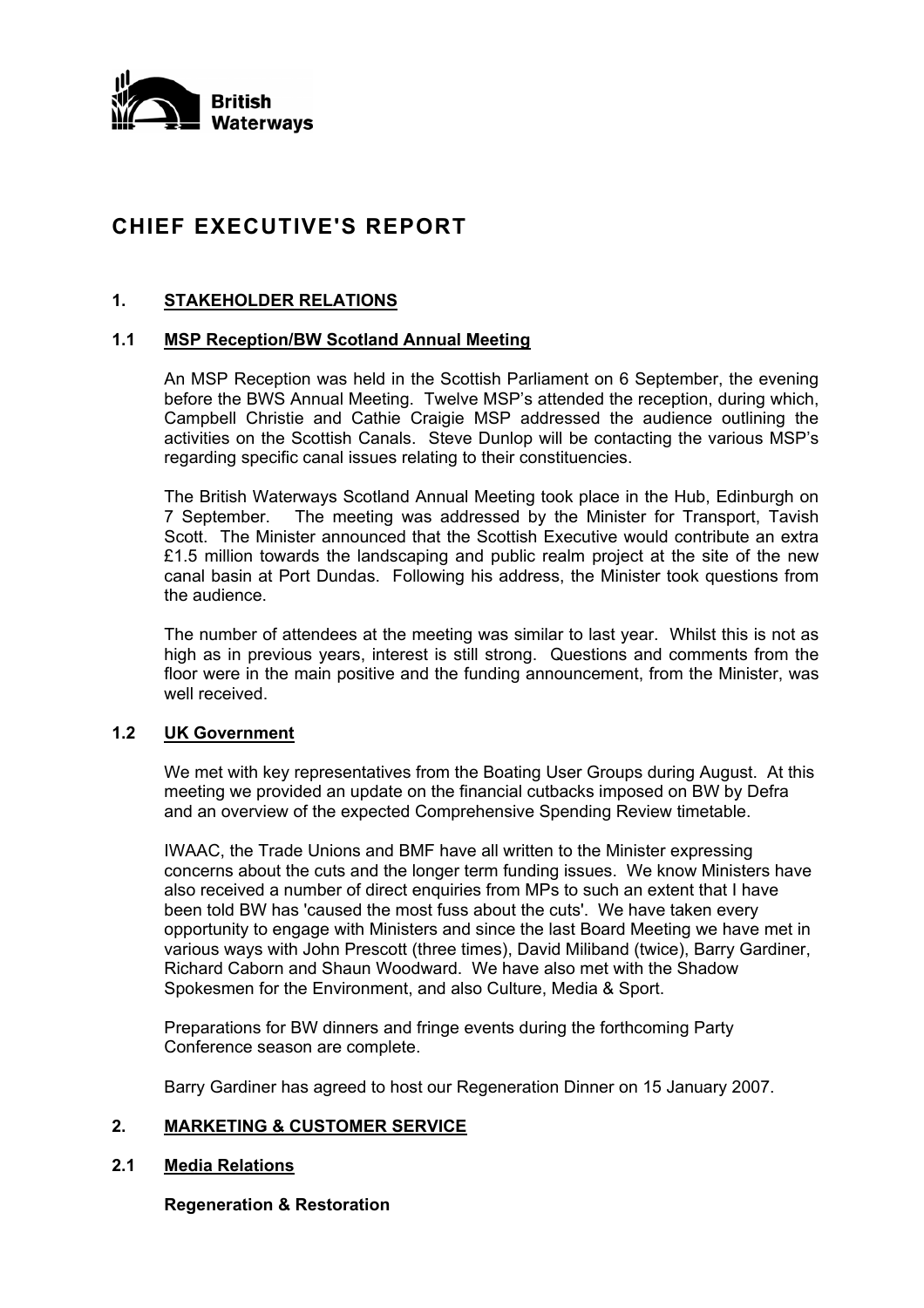Following a briefing by agencies involved in the proposed restoration of London's Bow Back rivers, the *Daily Telegraph* ran a story at the start of July announcing the proposed restoration of the Prescott Channel and a lock to maintain water levels up stream of the Thames tidal section.

*The Economist* featured British Waterways and its work to regenerate land alongside the waterways for the benefit of the public, highlighting Camden Lock as being "…..*a fitting image of the revitalisation of Britain's oldest national transport system…."*.

### **Promoting Boating and Marinas**

 With a record number of licensed boats on BW's waterways, partly as a result of our crack down on licence evasion and partly because of the popularity of boat ownership, we proactively released a story with the headline 'more boats now than during the height of the Industrial Revolution'. This was featured in the Daily Telegraph during August.

 Our ongoing promotion of the Marina Investment Guide led to BBC2's *Working Lunch* business programme featuring a new marina about to open on the Llangollen Canal, replacing a field of dairy cows. Messages about the popularity of canals, the benefits to the rural economy and the business opportunities associated with waterways were conveyed. A variant of this story featured in *The Times* on 16 September.

 The national media continue to show interest in residential boating and the opportunities for living on board inner city boats. The *Financial Times* considered the pros and cons of residential boating in a special weekend section at the beginning of September. We worked closely with them and succeeded in ensuring a balanced piece was produced which stressed that residential moorings were few and far between.

# **Grant**

 At the start of August *The Guardian* featured the Defra grant cuts and their impact on the environment after receiving a briefing from the Environment Agency. We contributed to this article reactively, leading to additional reporting of how the cuts would affect our maintenance programme for this coming winter period.

# **Promoting Visits**

 Our annual Lock and Bridge awards for bank staff, recognising their commitment to maintaining attractive stretches of waterway received wide regional and local coverage during the period. It also promoted a call to local people for memories of how waterways used to be, and a number of interesting recollections have been received to date. We intend to use these in future work to promote the localness of waterways and the improvements to facilities that have been made.

 The annual National Wildlife Survey continues until October, and during this reporting period we have arranged school visits for over 400 children to their local waterways. These events have been used within regional and local media outlets to promote BW's social inclusion and educational activities.

# **2.2 Complaints Procedure and Ombudsman Scheme**

 Q2 data will be available at the end of September and will be made available at the next Board meeting.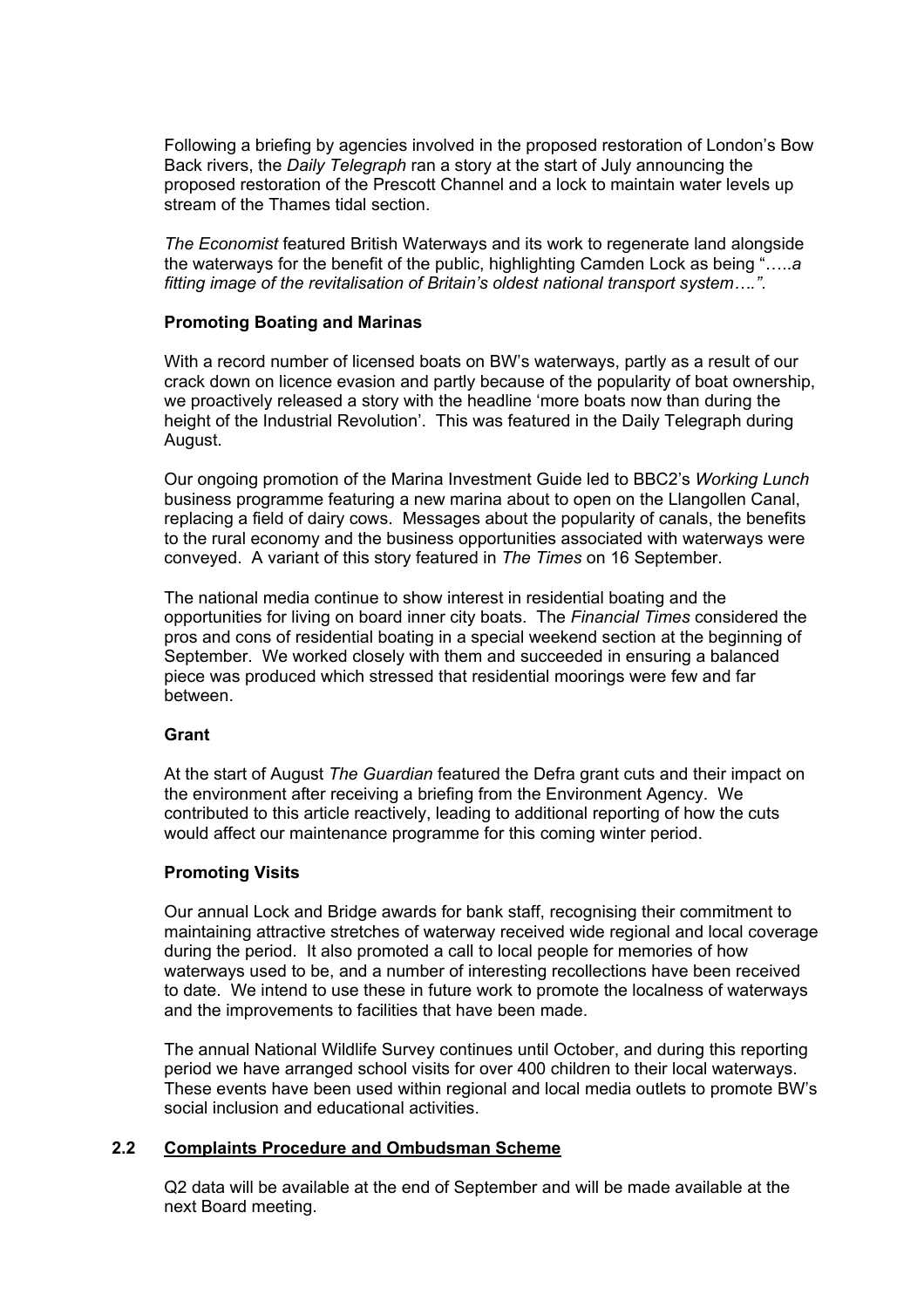# **2.3 Customer Service Transformation**

 The marketing strategy is complete and is the subject of a separate report to the Board (BWB3246).

 The Moments of Truth assignment has engaged around 200 BW people in understanding and assessing BW performance from customers' perspectives. All have responded well and team discussions regarding appropriate service standards for BW are on going. The project concludes with an October 06 report with recommendations to the Customer Service Transformation board. The service standards arising from this work are to be integrated with physical (waterway) standards from BW's steady state model.

 An options appraisal study for a BW contact centre commences September 06 and a Talking to Customers programme designed to improve our people's communication skills will be tendered early October 06.

# **2.4 Research**

 Recognising the importance of waterside businesses in delivering to BW customers, an independent and professionally conducted survey of such businesses is underway. Its purpose is to understand where and how BW's B2B relationships need to be improved.

 All regular research is progressing satisfactorily with economies being achieved through re-tendering processes.

# **2.5 Waterscape.com**

 The reorganisation of waterscape has proved to be effective with visits exceeding targets, see graph below. Because of the new search engine strategy the site has adapted, visits are now much more closely focused on our vision of generating visits.



Nb June is below target due to switching off marketing activity whilst changing over to a smaller, and less expensive agency

 Staff costs have been reduced by 20% following the budget set for 2006/07. A gradual redesign of the architecture of the site is taking place. New fisheries and waterside pub finder sections have been added.

# **2.6 Code of Practice**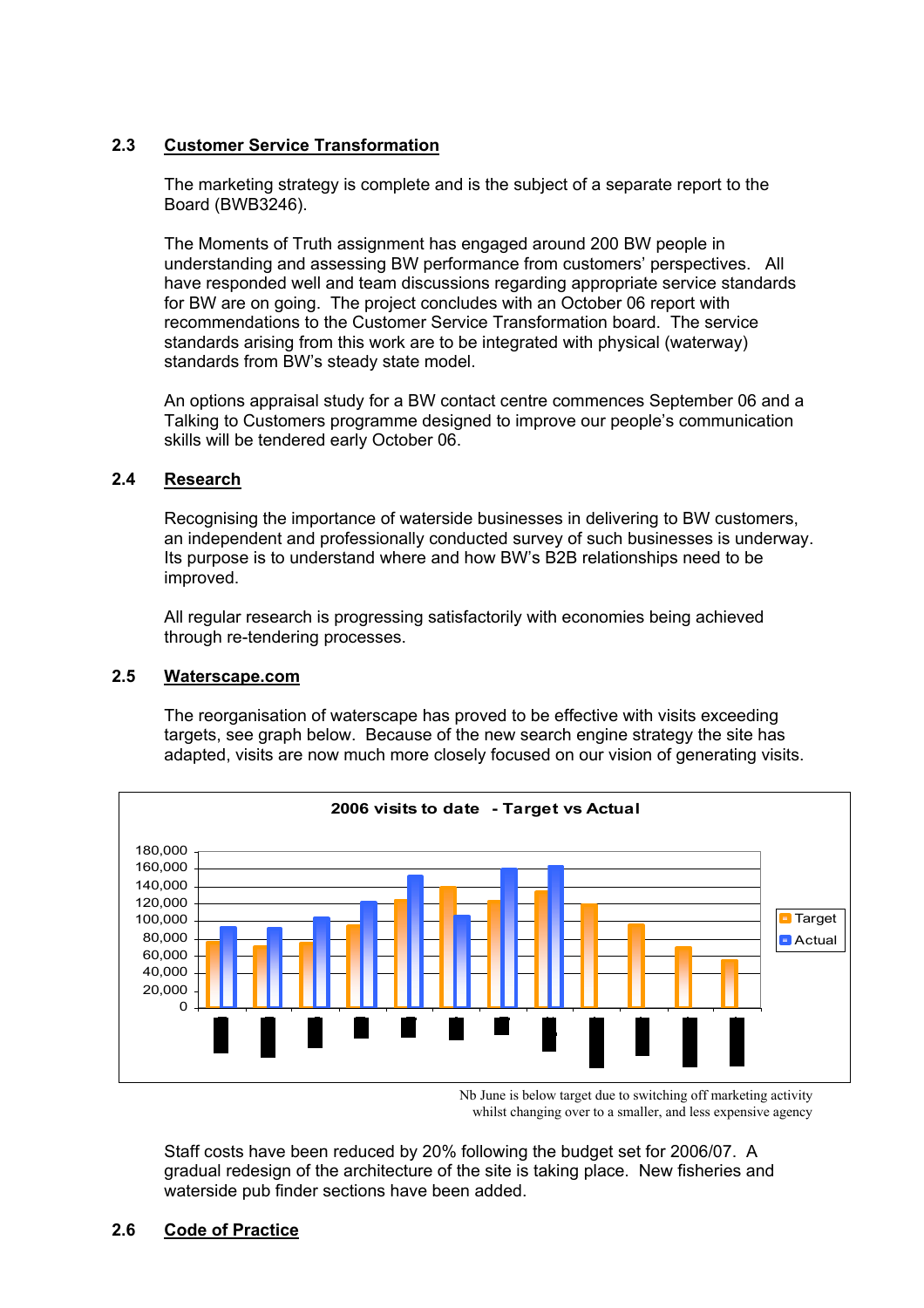We have worked successfully with the British Marine Federation (BMF) to complete the revised Fair Trading Code of Practice. All involved were pleased with the process and we are now planning the formal roll out and training requirements. We want to do this in conjunction with BMF and they can't discuss it until after the Southampton Boat Show.

# **3. RISK ISSUES**

# **3.1 Volunteer Safety**

 Following the death of a volunteer who was mowing grass on the Cotswolds Canal, probably caused by a heart attack, I have reviewed procedures in regard to volunteer safety with GMs. I am satisfied with our approach which is the same as that for a small contractor.

 Additionally, GMs have now written to all volunteers advising them of our assessment process and asking for confirmation of planned activities.

 The HSE have written to the Cotswolds Canal Trust to say that they will not be taking any enforcement action following the fatal accident.

# **4. STRATEGIC PEOPLE ISSUES**

# **4.1 Senior Management Changes**

John Lancaster will retire as a director on 10 October 2006. John joined BW in 1996 as Regional Manager for the then Midlands & South West Region. He subsequently became a Director and managed the southern business units from the time of the 2003 restructuring.

Richard Smith, Estate Manager, West Midlands Waterways, has been appointed BW's Head of Estate Management, a position vacant since earlier this year. Richard will be a member of the Commercial Investment Group in addition to continuing to manage the West Midlands' estate.

In the Legal team, Jackie Lewis has commenced maternity leave, Stephen Mendham left on the 17 September and Warren Redcliffe has assumed additional responsibilities pending recruitment to the team.

Ed Fox has been promoted to the new post of Corporate Affairs Manager - London, working with Mark Bensted and Simon Salem on external relations and communications issues in the Capital.

Steven Cole, temporary Pensions Manager leaves at the end of September. Barbara Nelson has joined as Remuneration & Pensions Manager in the new HR team. Barbara has extensive experience in the pensions industry and joins us from Northern Foods plc where she was deputy Pensions Manager.

Dave Tyrrell left in August after 30 years' service, including 13 years as a Waterway Manager for the Gloucester & River Severn waterway prior to restructuring.

# **4.2 Executive Development Programme**

Talks are taking place with a preferred external supplier about conducting an analysis of development needs of Directors, GM's and Senior Heads of Departments. It is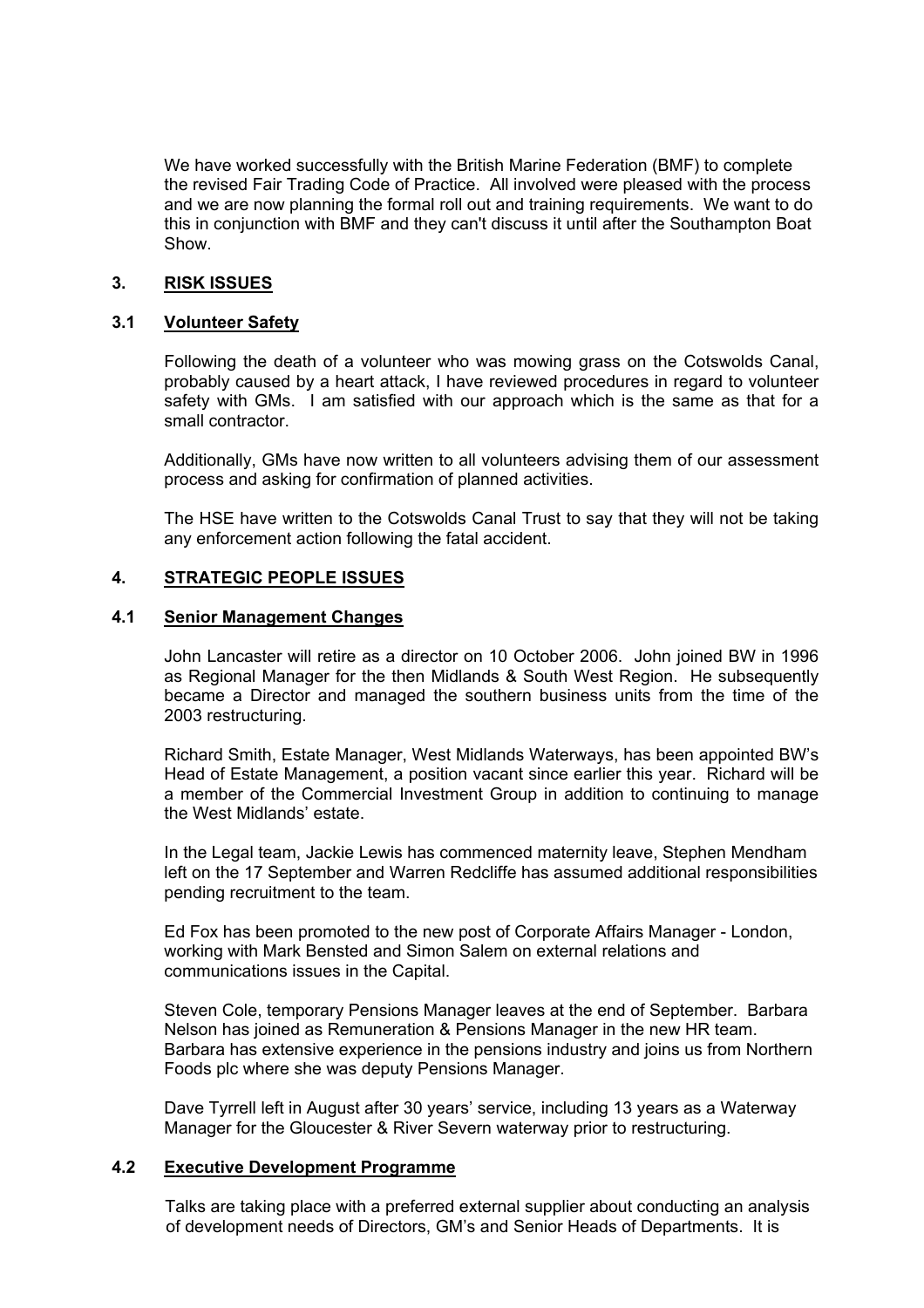intended that the analysis will lead to the provision of a managed programme of development opportunities for the top team.

### **4.3 Online Recruitment**

B.W. is to invest c. £20k in an online candidate management system that will transform the way B.W. hires new recruits. Traditional recruitment advertising and job application processes are expensive, time-consuming and inefficient. Online recruitment is the modern way in which companies now source people for jobs. We are purchasing a product marketed by our existing recruitment advertising agency, Stafford Long & Partners based in London.

### **4.4 Pension Scheme Governance**

Ballot papers have been issued to existing contributing members of the B.W. Pension Scheme to elect a Pension Trustee Director. There are two candidates. A ballot will also take place shortly of existing pensioners for the Pensioner Trustee Director position as three candidates have come forward.

#### **4.5 Directors' Remuneration**

Following questions from Trade Unions about Director Remuneration, Terry Tricker met Union representatives in his capacity as Remuneration Committee Chairman. Terry gave a full and transparent explanation of Director Remuneration Policy answering all questions posed by the Trade Unions.

# **4.6 Apprentice Exchange**

British Waterways have partnered a German company, Dortmunder Stradtwerke (DSW), and participated in "Training Bridge" sponsored by the British Council and Inwent. The aim is to foster Anglo-German relations by giving apprentices the opportunity to experience the working and cultural styles of both countries.

At Newark, East Midlands B.U. hosted three students for seven working days. They worked with different departments within the unit.

Lara Porter from the British Council joined us at Newark to see how the exchange was going.

# **5. LEISURE**

#### **5.1 Unlicensed Craft**

South West Waterway has successfully pursued an unlicensed live aboard boater through the court process. The boat has now been removed from the K&A. Whilst this is a milestone, the case was made much easier by the owner vacating before we arrived to enforce the judgement. A much stiffer test awaits us where the boat owner is less compliant.

We were about to physically remove another boat when the owner appeared and claimed it as his home. The lift was aborted and the owner was presented with a bill for licence arrears of £1,776 and costs of £3,433. He paid the licence arrears immediately and a week later we received the full amount of costs. Two more boats will be removed in the coming week or so.

#### **5.2 Inland Waterways 2007 National Trailboat Festival**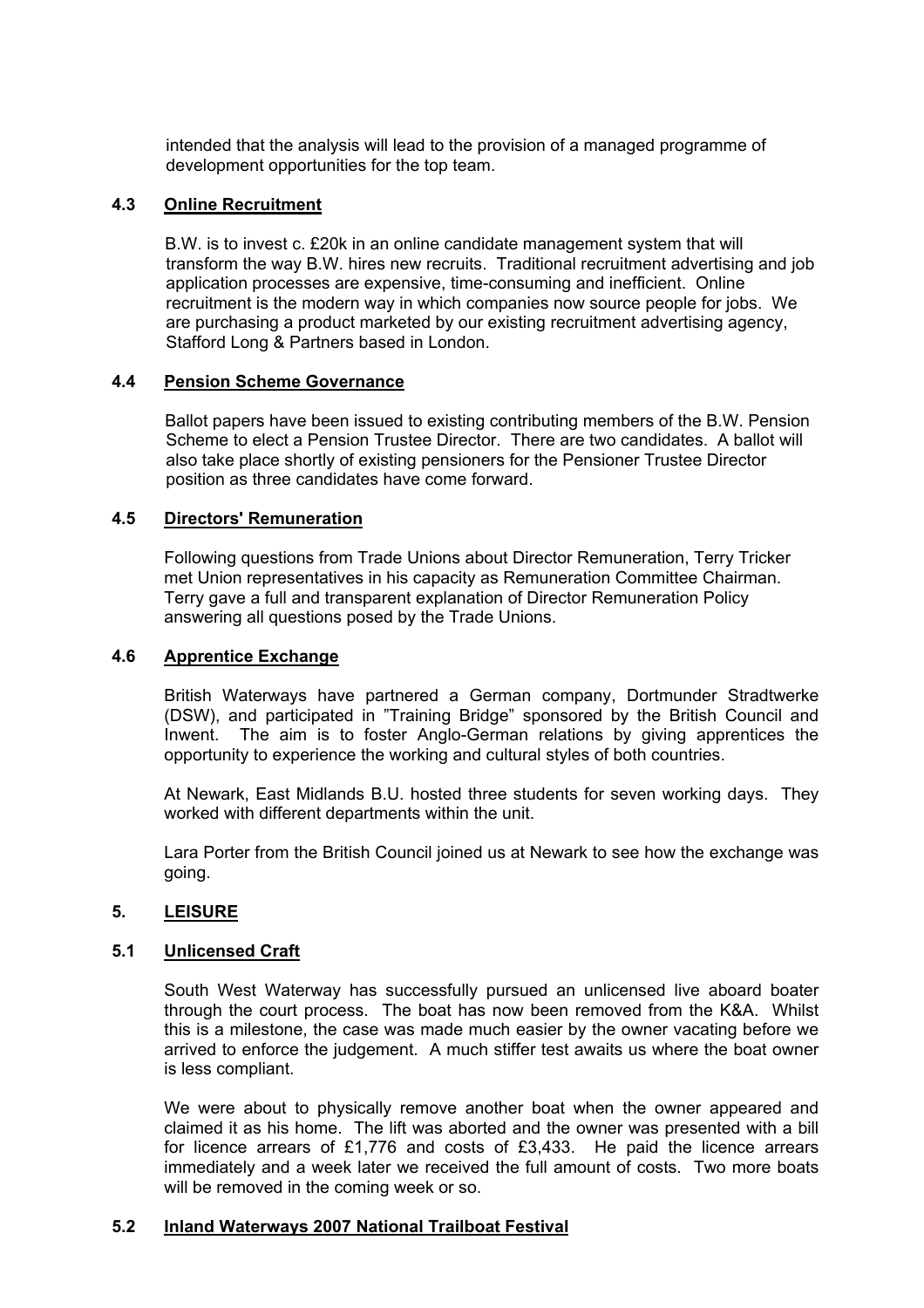This will be held on the Grantham Canal over the Spring Bank Holiday Weekend 26- 28 May 2007. The Business Unit is establishing the additional works this will entail so that the funding can be secured from the Grantham Canal Partnership and external funding bodies.

# **5.3 Standedge**

To date this season, 5,834 visitors have taken the short boat trip. The new exhibition in the visitor centre was officially opened by Judith Donovan, Millennium Commissioner & Chairman of the Yorkshire Tourist Board, on 21<sup>st</sup> July. Since the opening of the new exhibition and the installation of new on-site signage, boat trip visitor numbers have increased markedly: the average weekly visitor total prior to the opening of the new exhibition was 230, whilst the average weekly total since  $22^{nd}$  July has been 654 visitors.

# **5.4 FunQuay Beach Weekend**

Around 35,000 people came along to the annual FunQuay Beach weekend at West India Quay in Docklands organised by British Waterways London and partners X-Leisure. For two days West India Quay was transformed into 'West India Quay-on-Sea' with Britain's only floating pontoon holding 30 tonnes of sand and a vibrant promenade of street entertainment, live music, funfair rides and Brighton Farmers' Market.

# **6. RESTORATION/REGENERATION**

# **6.1 Taylor's Boatyard, Chester**

The HLF case officer has previewed the reworked application and is very supportive. A final cost verification exercise is underway to inform the main application to be submitted at the end of September. The revised project value is expected to be £2m. The submission will be heard in March 2007 with final approval at the September 2007 committee. Heads of Terms with Chester City Council for the lease for Taylor's Yard were agreed at a Council meeting on 20<sup>th</sup> July 2006.

CTP have reviewed the development potential of the Flat Shed and are due to submit a financial proposal to BW shortly.

# **6.2 Big Lottery – Access to the Natural Environment**

BW is a partner in a consortium led by Natural England that has been awarded £25 million by Big Lottery to run an award programme under this scheme, likely to be from mid 2007 for 3 years. Our application recognised that many communities lack the benefits that arise from access to the natural environment and that new and determined approaches are required to address this. The scheme is designed to deliver 5 outcomes:

- Greater diversity and number of people aware of, and benefiting from, the natural environment;
- More people learning about the natural environment and gaining new skills;
- More people able to enjoy the natural environment through investment in access to natural places and networks between sites;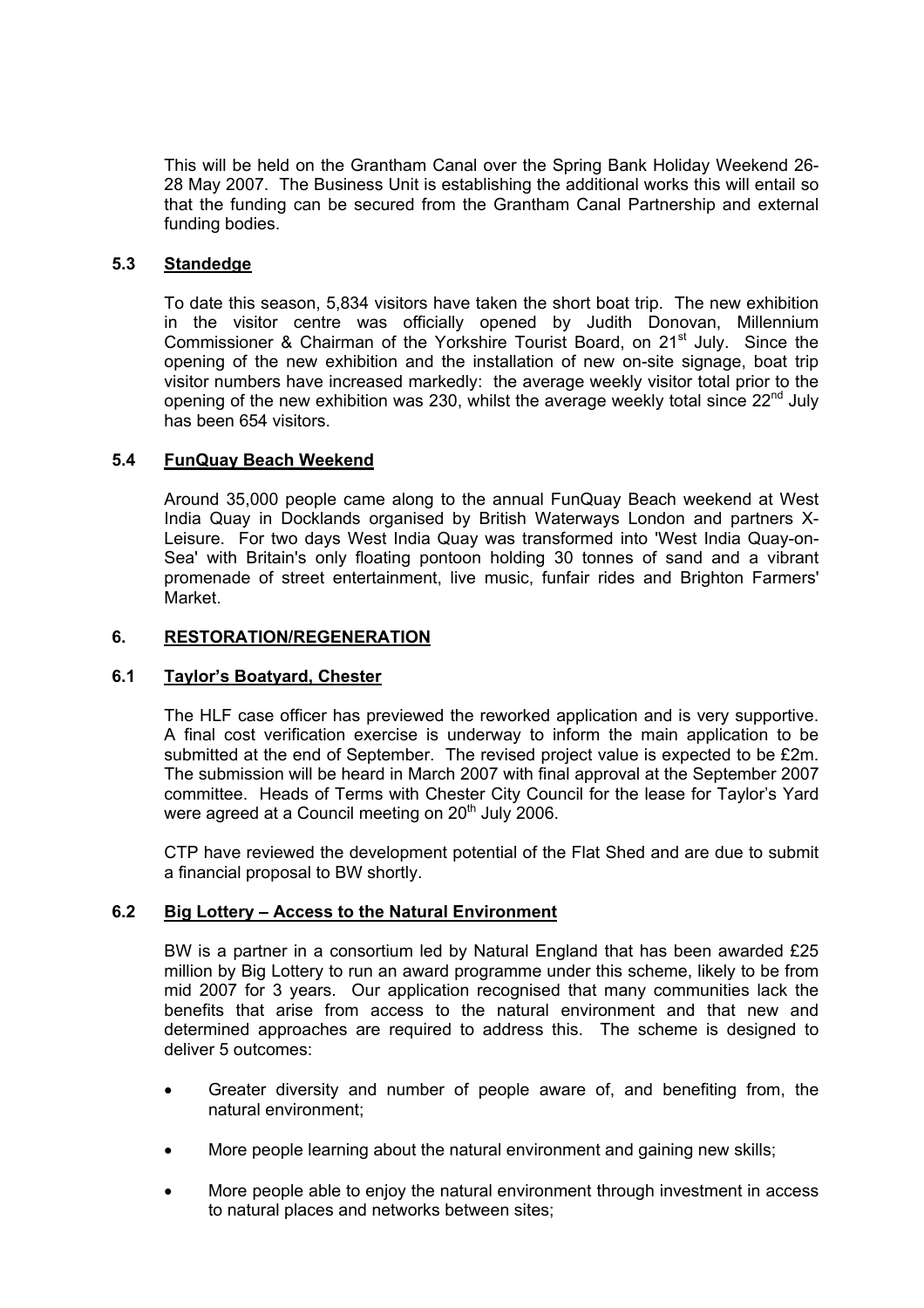- Richer, more sustainably managed natural places meeting the needs of communities;
- Increase in community's sense of ownership of local natural places, through strong partnerships between communities, voluntary organisations, local authorities and statutory bodies.

The award programme will be open to all, including BW and our partners. Revenue and capital grants can be provided. It is expected that the level of match funding will be at the lower end  $-$  e.g. 20  $-$  25% and improvement of assets is likely to be a key feature in any successful application.

We will now work to ensure that this opportunity is best utilised in terms of improving the waterways.

# **7. CORPORATE SOCIAL RESPONSIBILITY**

### **7.1 Safe Anchor Trust – West Yorkshire**

BW Yorkshire has an on-going partnership with this Trust and West Yorkshire Police to provide access to canals for groups who are generally excluded from leisure activities because of special needs, health or mobility problems, ethnic or socioeconomic background. In Summer 2006, one of the partnership's successful projects centred around working with young people to tackle anti-social behaviour and highlight safety on the waterways.

### **8. PROPERTY**

# **8.1 The Glasgow Canal Regeneration Partnership**

The Glasgow Canal Regeneration Partnership has reviewed the plans for the canal corridor and its future regeneration. The planning application for Dundas Tower has been withdrawn and a decision on the New Rotterdam Wharf application will be taken shortly. Further community consultation will take place before any new planning applications are submitted for the corridor. BW has received confirmation of £1.5 million grant from the Scottish Executive and £495k from Scottish Enterprise Glasgow towards the landscape links to the city centre from the new basin, along with £1.25 million from Glasgow City Council. A paper seeking Board approval to accept this funding is included under agenda item 8.

# **9. LEGAL**

#### **9.1 Fatal Tractor Accident - Kennet & Avon Canal**

BW has been served a summons for an alleged offence under s.3 Health & Safety at Work etc Act 1974 that "it failed to ensure, so far as was reasonably practicable, that persons not in BW employment were not exposed to risks to their health and safety."

The summons asserts that the practices adopted by BW for the use of tractors on the towpath had not been suitably assessed and were unsafe in the light of the deaths of two contractors in late 2004 who drowned when a BW tractor they were using for hedge cutting on a towpath fell into the canal.

The initial hearing will be in Swindon Magistrates Court in November but it is possible that the case will be transferred to the Crown Court.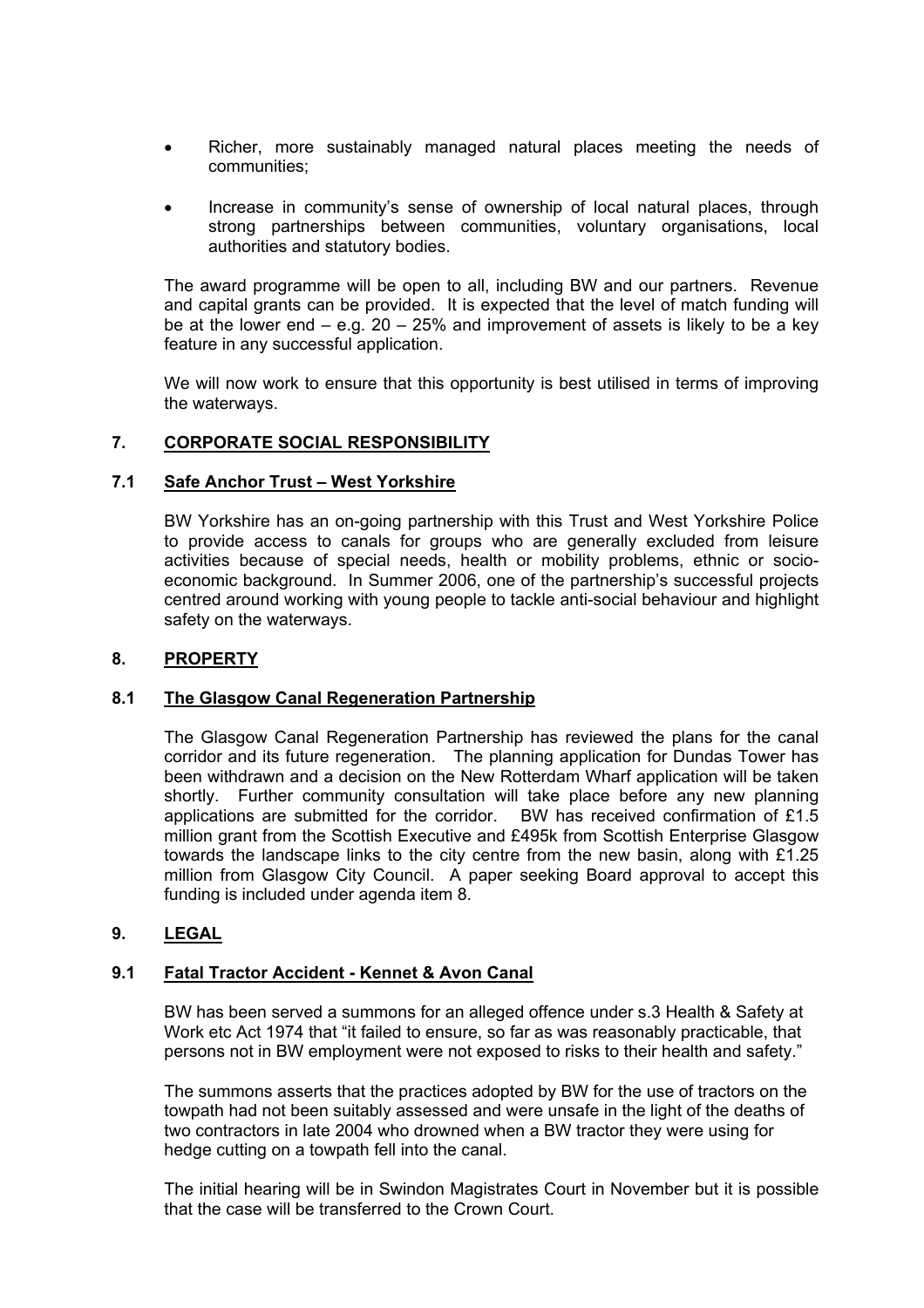# **9.2 Corporate Manslaughter and Corporate Homicide Bill**

This Bill was introduced into the House of Commons shortly before the summer recess. The Bill makes provision for a new offence of corporate manslaughter (to be called corporate homicide in Scotland) and for this to apply to companies and other incorporated bodies, Government departments and similar bodies and police forces.

The offence will be committed when an organisation owes a duty of care to a victim and is in breach of that duty of care as a result of the way in which certain activities were managed or organised by its senior managers. The management failure must have caused the victims death and the breach of duty must have been gross for the offence to have been committed. The test for a 'gross' breach of duty is that the conduct that constitutes the failure falls far below what would reasonably have been expected.

Individual liabilities for Corporate Manslaughter are expressly excluded by the Bill, so that an individual cannot be guilty of aiding, abetting etc the commission of the offence. The penalty for a conviction of the offence is an unlimited fine.

Passage of the Bill through Parliament will be monitored and a fuller report on the implications for BW will be made to the Board in advance of the proposed law coming into force.

### **9.3 Planning Enforcement – Long term online moorings**

BW has been served a planning enforcement notice in respect of a site of long term moorings near Pewsey, Wiltshire, on the Kennet & Avon Canal. The notice raises issues of principle that threaten the ability of BW to manage moorings on its waterways and hence the revenues from those moorings. BW is appealing the notice and a public enquiry is due to be heard in December.

Under pressure from an influential landowner, Kennet District Council (KDC) is seeking to have the moorings at this site removed. To achieve that, KDC asserts that any mooring of a vessel on canal, other than in the course of navigation, is a material change of use that requires planning permission. To date planning authorities have accepted generally that mooring of vessels on canals, even when not being navigated ('home moorings'), is an activity ancillary to its established use as a managed navigation and that a material change of use occurs only when static vessels are permanently sited in one location, or a mooring location is used as the occupiers only or main residence.

If the challenge by KDC succeeds all existing online long term mooring sites without at least 10 years continuous use will require planning permission as will any new mooring sites (regardless of whether they are used residentially). In view of the seriousness of the challenge to BW's online mooring business, leading planning counsel has been instructed and significant resource is being employed in preparation of the appeal.

# **9.4 Threat to VAT refunds – VAT Tribunal, Birmingham**

At present BW is able to reclaim about £20m of VAT annually incurred on waterway works since VAT is charged on Boat licences/certificates. A boater has challenged the charging of VAT in respect of river only certificates, asserting that there is a public right of navigation and that such certificates are for registration purposes only and therefore are not consideration for supply of a service on which VAT is chargeable. If he is successful in the appeal significant amounts of VAT reclaims will be at risk.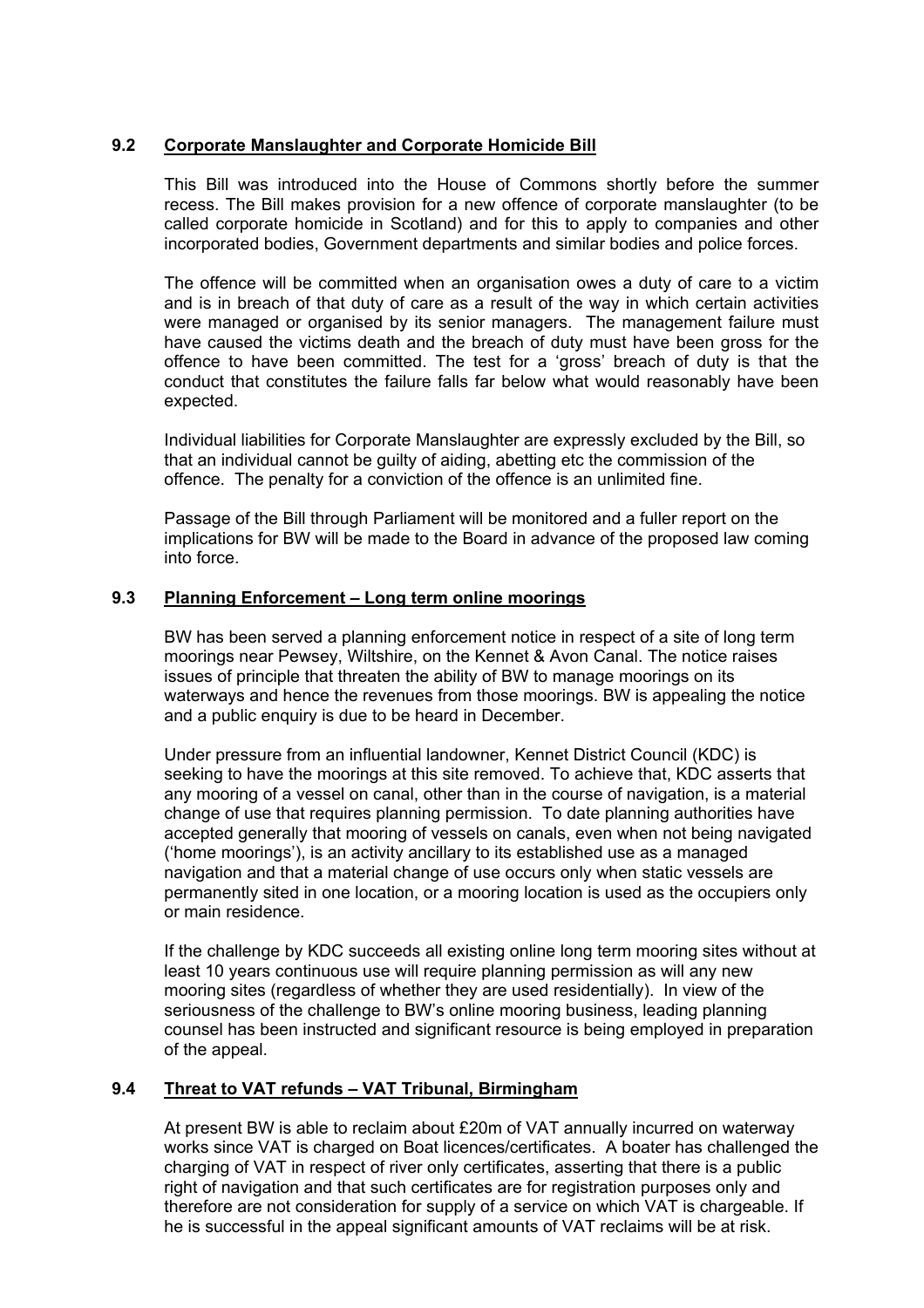Following rejection of his challenge by HM Revenue & Customs he appealed to the VAT Tribunal. In view of the potential impact on its finances BW joined HMRC as a respondent to the appeal which was heard at Birmingham on 18 & 19 September. The issues in the appeal were more matters of waterway law (on which the Legal Director gave evidence) than tax law. Both HMRC and BW were represented by specialist counsel. The judgment of the Tribunal is expected to be handed down in the second half of October.

# **9.5 Judicial Review – Business rates transitional relief**

Following the successful judicial review of the business rates transitional relief scheme brought by BW earlier this year - *R (on the application of the British Waterways Board) v The First Secretary of State* [2006] EWHC 1019 (Admin) – new draft regulations have been published. The Department for Communities and Local Government (as successor to the Office of Deputy Prime Minister) placed these before Parliament immediately before the summer recess.

The daft regulations amend those declared unlawful in the litigation. Of the various methodologies available to enable BW to benefit from the transitional relief it had been denied under the original regulations, the DCLG have chosen to implement the simplest solution that in fact gives greatest financial benefit to BW in that it will pay almost nil rates for four years of the five year transitional period.

# **10. CORE WATERWAY**

# **10.1 Costing Inland Waterway Freight – Study Brief**

BW has issued its freight study brief to 4 consultant firms. Written submissions are required by 3 October 2006 with interviews to be held on 31 October.

In describing the purpose of the brief, reference is made to BW's concern that the various grants available to put freight on the waterway (particularly Freight Facilities Grant) do not take full account of the costs that such traffic imposes on BW and that therefore:

- BW effectively subsidises freight traffic, and
- The benefits of freight traffic are not as substantial as funders assume.

The brief continues that BW requires an independent study that will:

- Review the last major freight infrastructure investment on BW's waterways (Sheffield and South Yorkshire in the 1980s) to see what lessons can be learned from the failure of this project;
- Review BW's current analysis of the marginal cost of carrying freight on its waterways and validate that analysis or inform any changes to it.
- Identify the market price for waterborne freight (i.e. what likely customers are prepared to pay for waterborne freight) and how this compares with other modes;
- Evaluate objectively, in cost benefit terms, the environmental and social value of providing subsidies in the light of 1 and 2 above.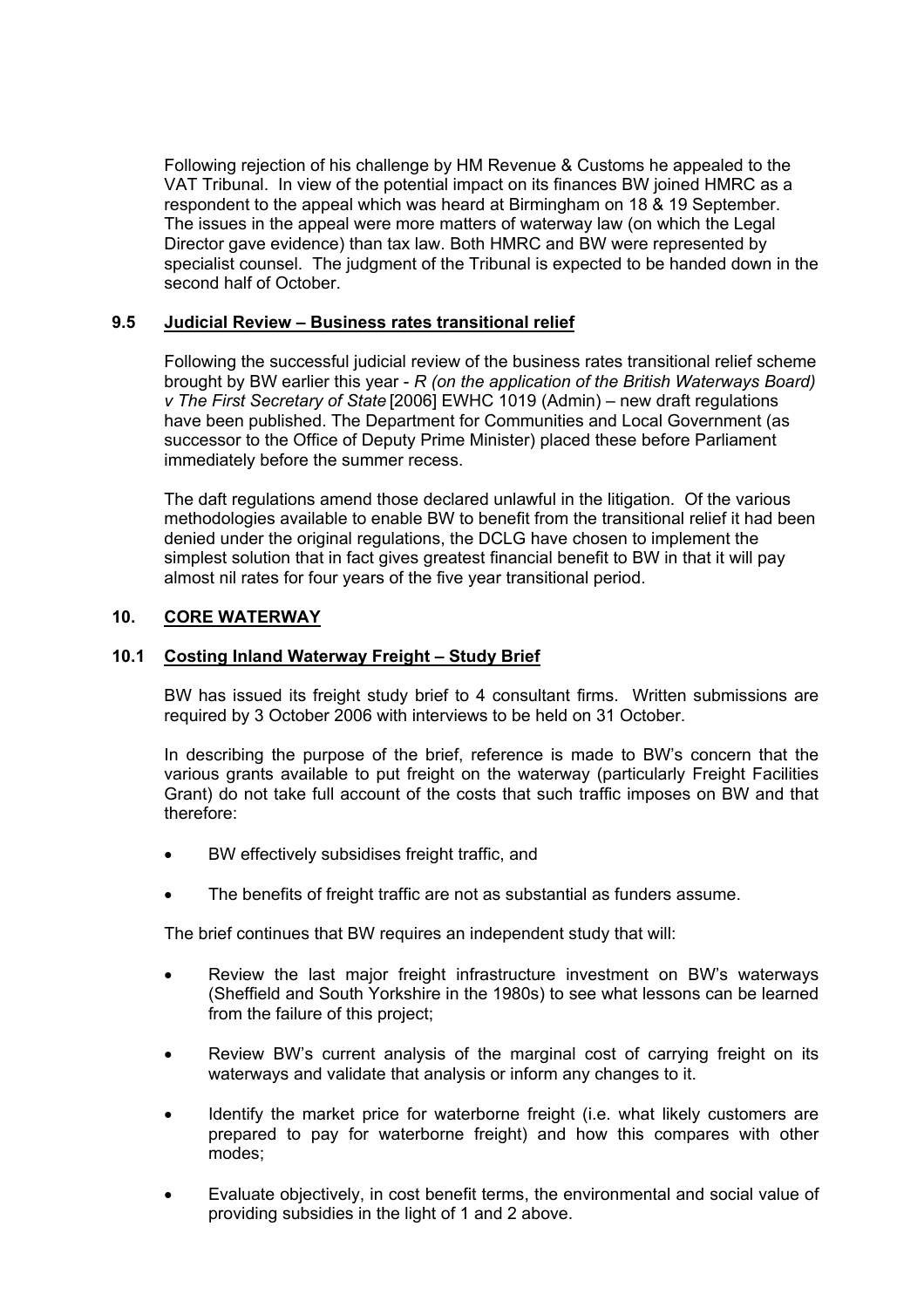- Make recommendations for changes to the current grant regimes to make them more effective in achieving government goals for the carriage of freight by water.
- Assess whether BW's current objective of doubling freight traffic is achievable and if so, over what timescale and at what additional cost.

### **10.2 Water Supplies**

Reservoir water levels are recovering following the hot dry spell. On the Leeds & Liverpool Canal where holdings were particularly low, regular customer consultation meetings were held during July and August. A series of measures to conserve resources were agreed and implemented with the support of our customers. The summit pound has been locked to prevent misuse by boaters, which had caused significant water losses. Although costly in overtime, this measure has been greatly appreciated by users.

The hot weather also led to an increase in incidents of anti-social behaviour and vandalism on some mainly urban canal locations. This can further exacerbate water losses. Following vandalism on the Huddersfield Narrow where paddles were kept open causing a 3 day closure, a recurrence has been prevented by locking up the canal overnight. Increased overtime costs are, again, a consequence of this.

### **10.3 River Lee - Duckweed**

The overriding priority on the Lower Lee has been the removal of duckweed from the channel between Tottenham Lock and Limehouse Marina. The unusually hot weather caused the weed to flourish. We were the subject of considerable press interest, some of it national, with most of the news items concentrating on water quality issues. 61 lorry loads of weed were removed to land fill during July and August at a cost of over £22k. This equates to over 3000m<sup>3</sup>. Over 1000 man hours of internal labour have been spent clearing the weed at a cost of £15k. The navigation has been kept relatively clear of weed and we have seen a marked improvement on previous years. The continued removal of weed over the coming two months is crucial to the future reduction.

The proposed trials to compost the duckweed at the London Waste plant at Edmonton have been postponed. They have been receiving complaints from local communities about odour and they are in the process of searching for a satisfactory solution. As the rotting duckweed is particularly odorous it was deemed sensible not to add to the bad publicity. A solution is still being sought.

### **10.4 Docklands – Concrete batching plant**

We are discussing the prospect of bringing a concrete batching plant into Docklands to service the local developments. The main concern is with Cable & Wireless who have concerns on the impact of the vessel on their satellite operations. They have worked with BW and Hanson to try to resolve the issues and we are hopeful that an agreement will be concluded soon to enable the vessel to come into the docks. This would produce a good income stream for the docks.

#### **10.5 Cycling – Regents Canal**

The consultancy, Transport Initiatives, has recently submitted a first stage report investigating shared use and safety issues along the Regents Canal towpath. This study has identified key issues associated with the problems we face with conflict of